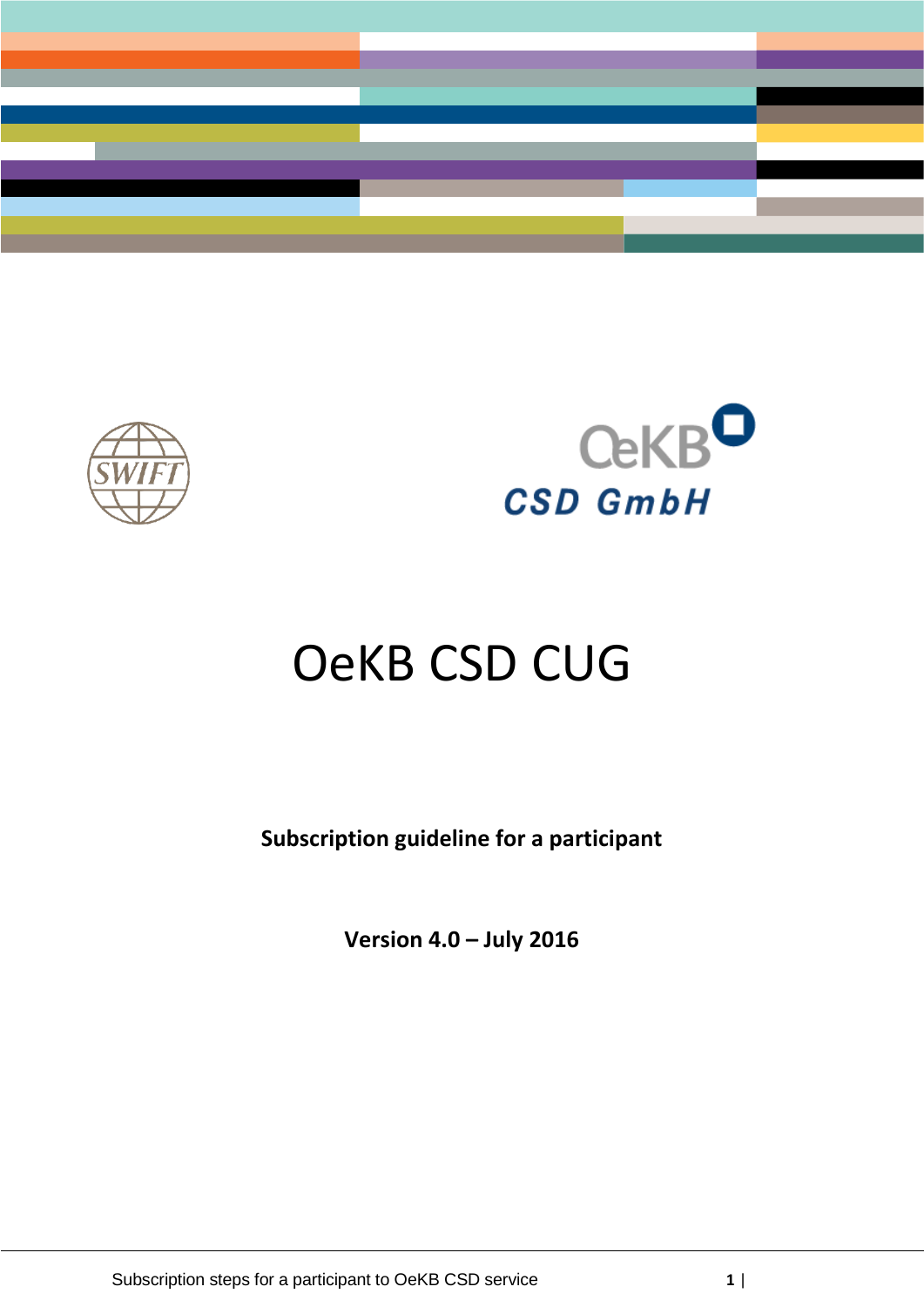

# Legal Notices

#### **Copyright**

#### SWIFT@2016. All rights reserved.

You may copy this publication within your organisation. Any such copy must include these legal notices.

#### **Confidentiality**

This document contains SWIFT or third-party confidential information. Do not disclose this document or the information it contains outside your organisation or participants to your OeKB CSD service without the prior written consent of SWIFT.

#### **Trademarks**

The following are registered trademarks of SWIFT SCRL: SWIFT, the SWIFT logo, the Standards Forum logo, 3SKey, Innotribe, Sibos, SWIFTNet, SWIFTReady, and Accord. Other product, service, or company names in this publication are trade names, trademarks, or registered trademarks of their respective owners.

#### **IMPORTANT**

SWIFT refers herein to S.W.I.F.T. SCRL, having its registered address at avenue Adèle 1, 1310 La Hulpe, in Belgium.

When finalised and agreed by both parties, this document will, upon the placing of an e-order on SWIFT.com, form part, together with SWIFT Consulting Terms and Conditions, of the overall agreement between the parties.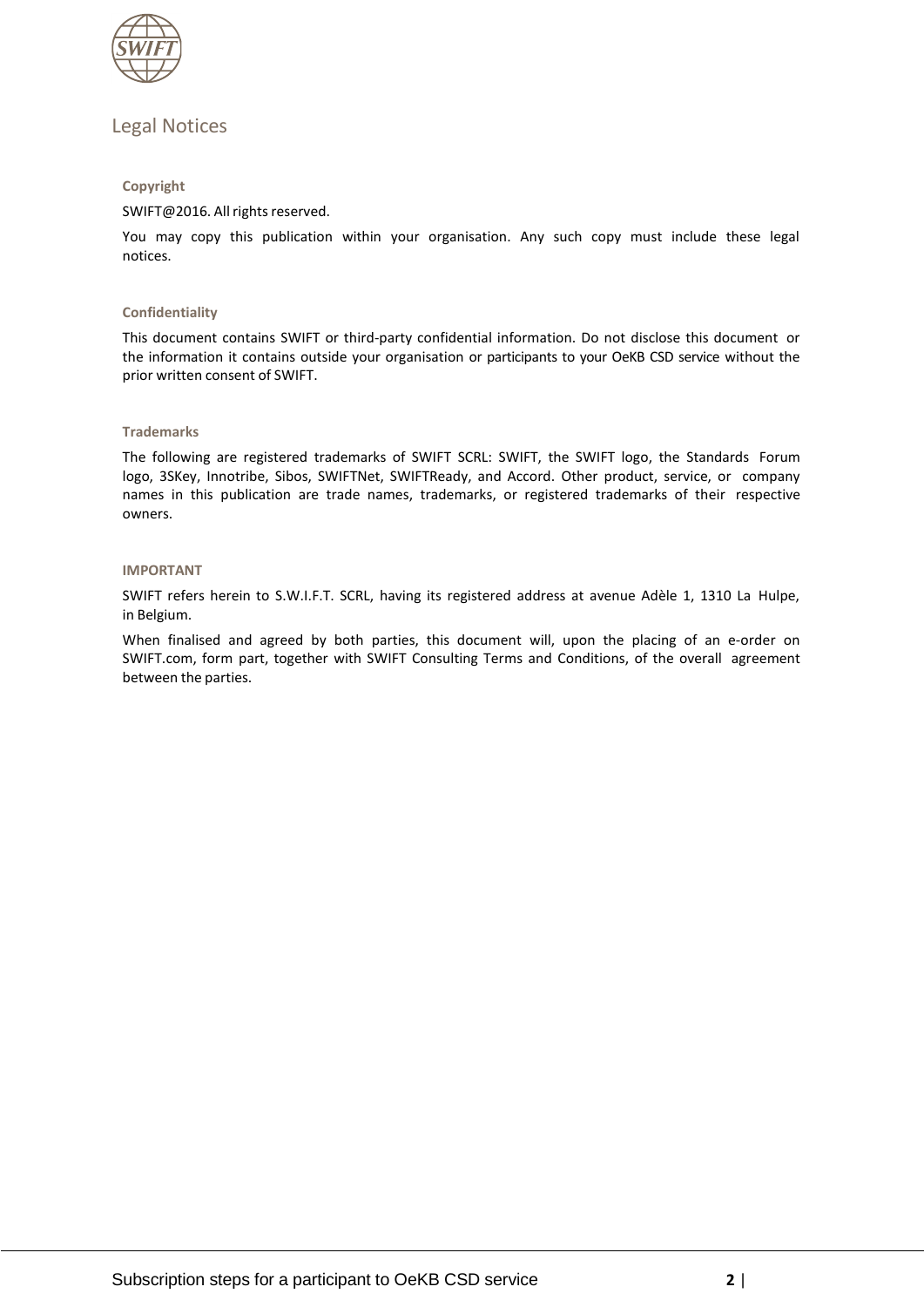

# **Table of Contents**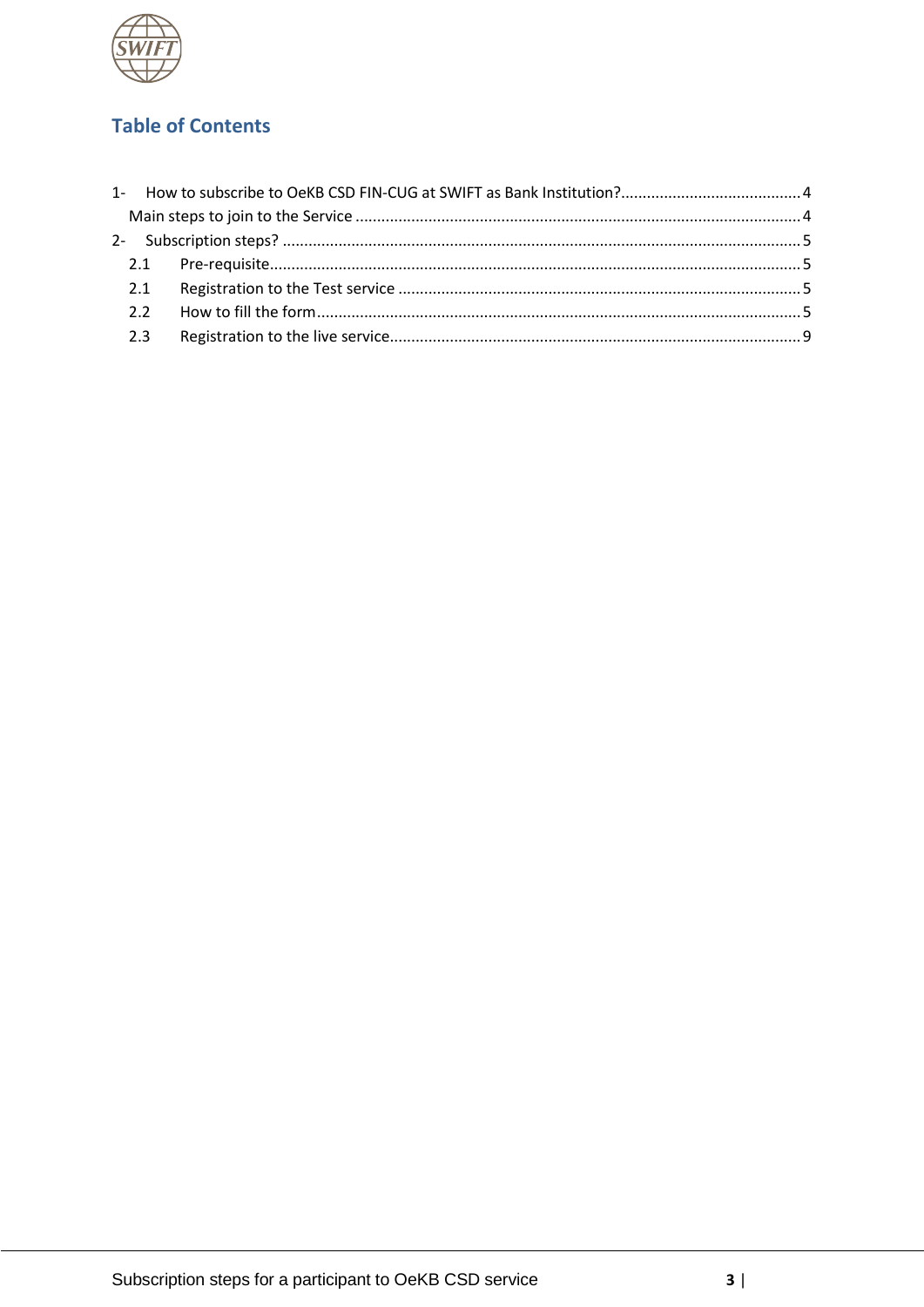

# <span id="page-3-0"></span>**1- How to subscribe to OeKB CSD FIN-CUG at SWIFT as Bank Institution?**

<span id="page-3-1"></span>**Main steps to join to the Service**

- **a) Go to SWIFT Web page [www.swift.com](http://www.swift.com/)**
- **b) From main page select « [Ordering & Support](https://www.swift.com/ordering-support)»**
- **c) From «Ordering & Support » page, select " [Ordering](https://www.swift.com/ordering-support/ordering)"**
- **d) From «Ordering» page, select "[Order, Products & Services](https://www.swift.com/ordering-support/ordering/order-products-services#topic-tabs-menu)"**
- **e) From "Order, Products & Services", select "[All](https://www.swift.com/ordering-support/ordering/order-products-services#all)"**
- **f) From "All", select the letter "[M](https://www.swift.com/ordering-support/ordering/order-products-services#dispatch-M)"**
- **g) Select [Market Infrastructure](https://www.swift.com/ordering-support/ordering/order-products-services/market-infrastructure)**
- **h) In the search field, please enter OCSDATWW**

## Subscribe to a Market Infrastructure

| A Market Infrastructure is a system administered by a public organisation or other public instrumentality,      | > Read more about Market |
|-----------------------------------------------------------------------------------------------------------------|--------------------------|
| or a private and regulated association or entity, that provides services to the financial industry for trading. | Infrastructure           |
| clearing and settlement, matching of financial transactions, and depository functions.                          |                          |

|                                | Q<br><b>OCSDATWW</b> | $\times$ |                  |
|--------------------------------|----------------------|----------|------------------|
| OEKB CSD GMBH (BIC : OCSDATWW) |                      |          |                  |
| CeKB CSD - OEK (Live)          |                      |          | <b>Subscribe</b> |
| $QeKB$ CSD - OEK (Test)        |                      |          | <b>Subscribe</b> |

From here you can start the registration to test (UAT) and live services

# **i) Shortcut to reach test and live services**

| OEKB CSD (OCSDATW2) |                  |
|---------------------|------------------|
| OEKB CSD (Live)     | <b>Subscribe</b> |
| OEKB CSD (Test)     | <b>Subscribe</b> |

# **Don't forget that you have to join test and live separately.**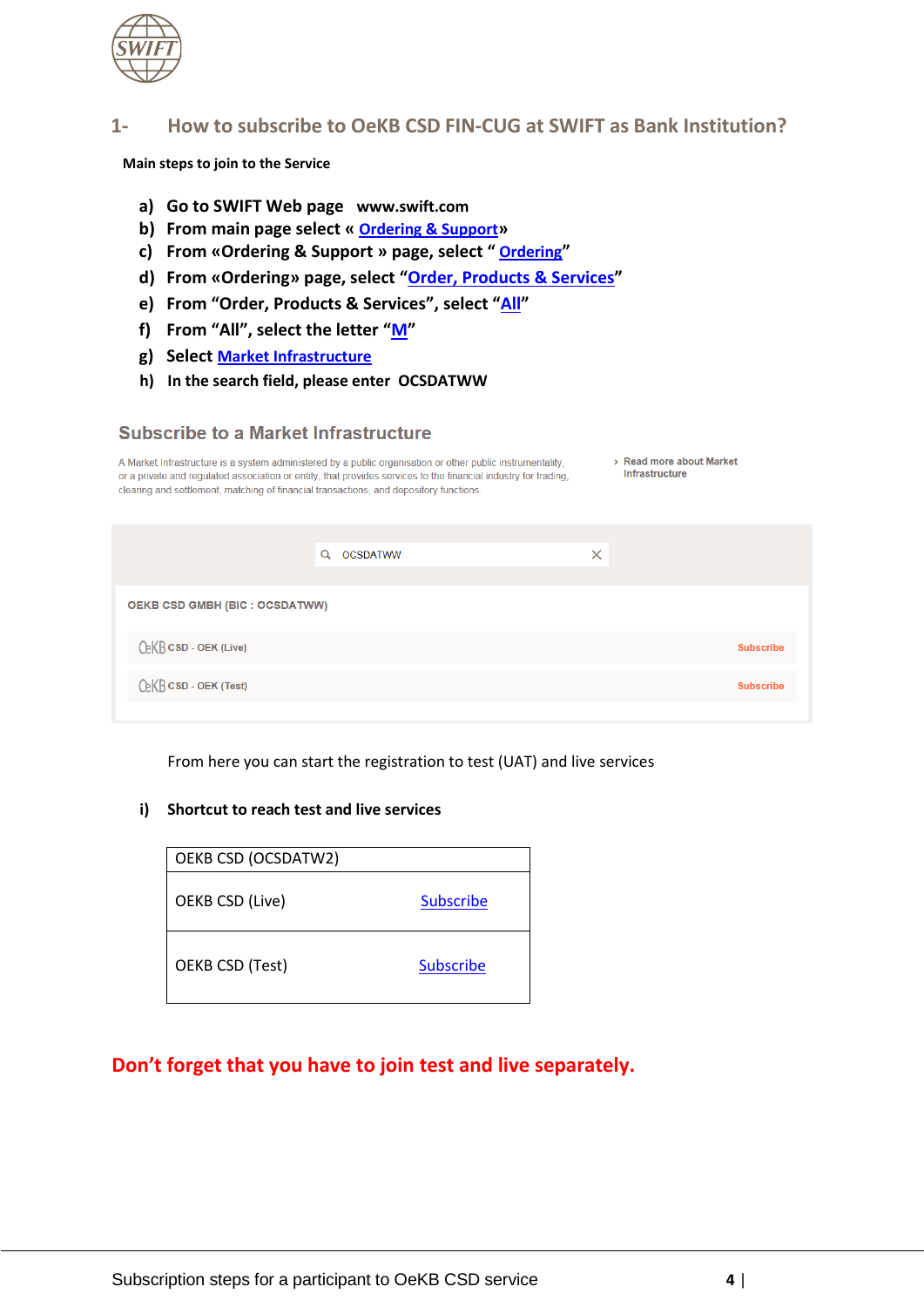

# <span id="page-4-0"></span>**2- Subscription steps?**

# <span id="page-4-1"></span>**2.1 Pre-requisite**

To do the registration you must have a swift.com account with the correct profile.

If you don't have an account or you don't know if you are authorised to place orders, we invite you to contact your swift.com Administrator.

## <span id="page-4-2"></span>**2.1 Registration to the Test service**



Hereafter, you will find an example on how to complete the form.

- When you select the test subscription link, the system invites you to enter your account and password.
- As soon as it is done, you can see the registration form



<span id="page-4-3"></span>Please use default values excepted when it is explained differently on this document.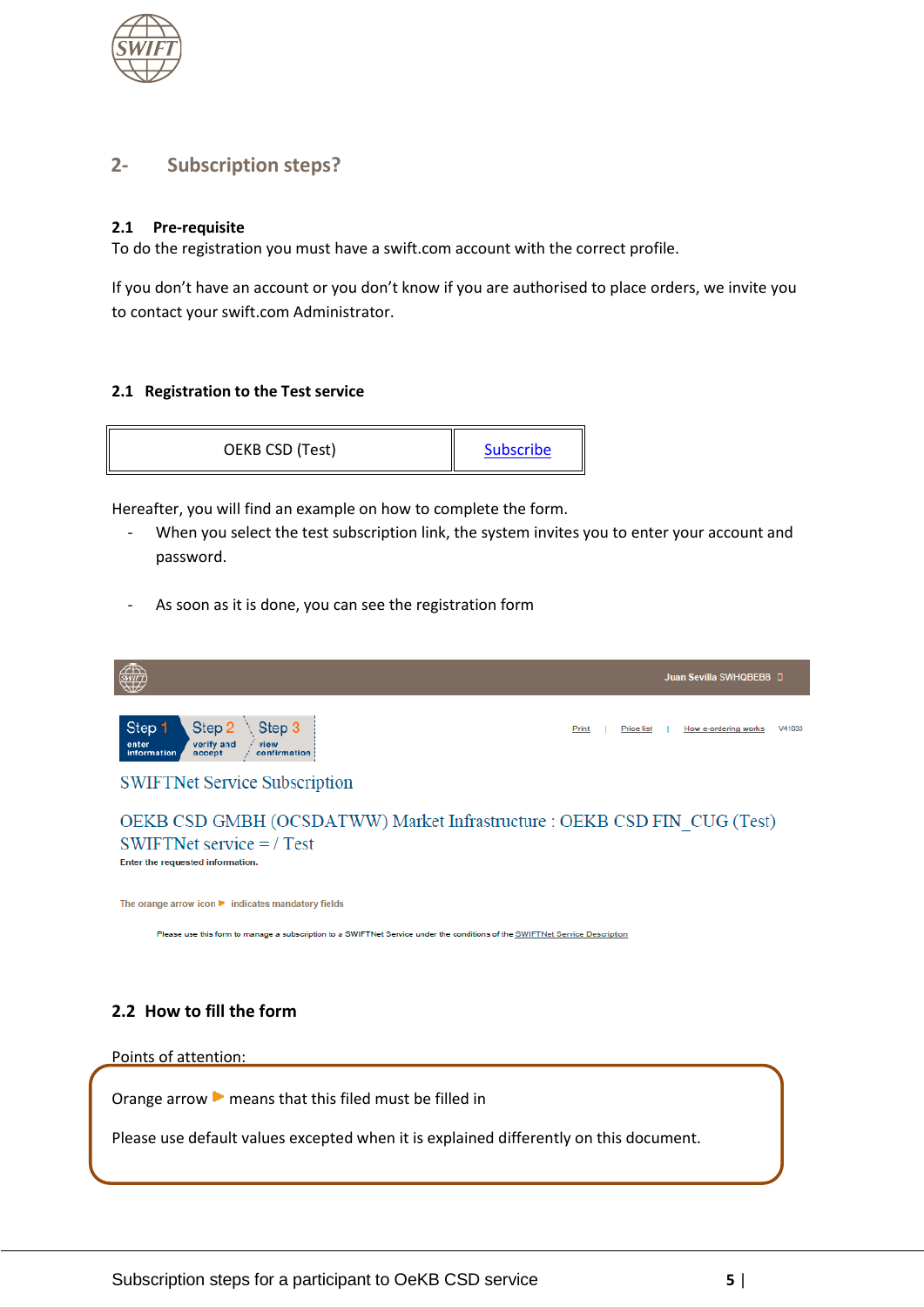

## **Customer Information**

## This section is prefilled with data related to BIC code

| <b>Registered customer information</b><br>E                  |                |                                                                  |      |  |  |  |
|--------------------------------------------------------------|----------------|------------------------------------------------------------------|------|--|--|--|
| Full legal name                                              | $\circledcirc$ | SOCIETY FOR WORLDWIDE INTERBANK FINANCIAL TELECOMMUNICATION SCRL | 1.01 |  |  |  |
| BIC <sub>8</sub>                                             | (?)            | <b>SWHQBEBB</b>                                                  | 1.02 |  |  |  |
| The name with which you<br>registered yourself on swift.com. | $\circledcirc$ | Juan Sevilla                                                     | 1.03 |  |  |  |
| Registered e-mail                                            | ൚              | juan.sevilla@swift.com                                           | 1.04 |  |  |  |
| Registered telephone                                         | (?)            | +32 26553262                                                     | 1.05 |  |  |  |
|                                                              |                | Update user profile                                              | 1.06 |  |  |  |

## **Consulting Services and Training Options**

This section gives you the possibility to request assistance from SWIFT Training and/or Consulting. Tick the box if you want to be contacted by SWIFT.



#### **Institution that you order for**

Question 3.01: please enter the reference that SWIFT has to use on the bill related to this Service.

| Order information                       |                |                                  |      |
|-----------------------------------------|----------------|----------------------------------|------|
| Your own Purchase Order<br>Reference    | $\circledcirc$ | y our refer<br>►                 | 3.01 |
| Sales partner                           | $\circledcirc$ | S.W.I.F.T. SCRL<br>$\check{ }$   | 3.02 |
| SWIFT commercial quotation<br>reference | $\circledcirc$ |                                  | 3.03 |
| SWIFT account manager email<br>address  | $\circledcirc$ | your account manager @ swift.com | 3.04 |

#### **Institution that you order for**

This field displays by default the BIC8 of the institution of which you are a registered user. However, if you are ordering on behalf of another customer you must select their BIC8 from the list.

| Institution that you order for |                       |      |
|--------------------------------|-----------------------|------|
| <b>BIC</b>                     | OCSDATWW <sup>V</sup> | 4.01 |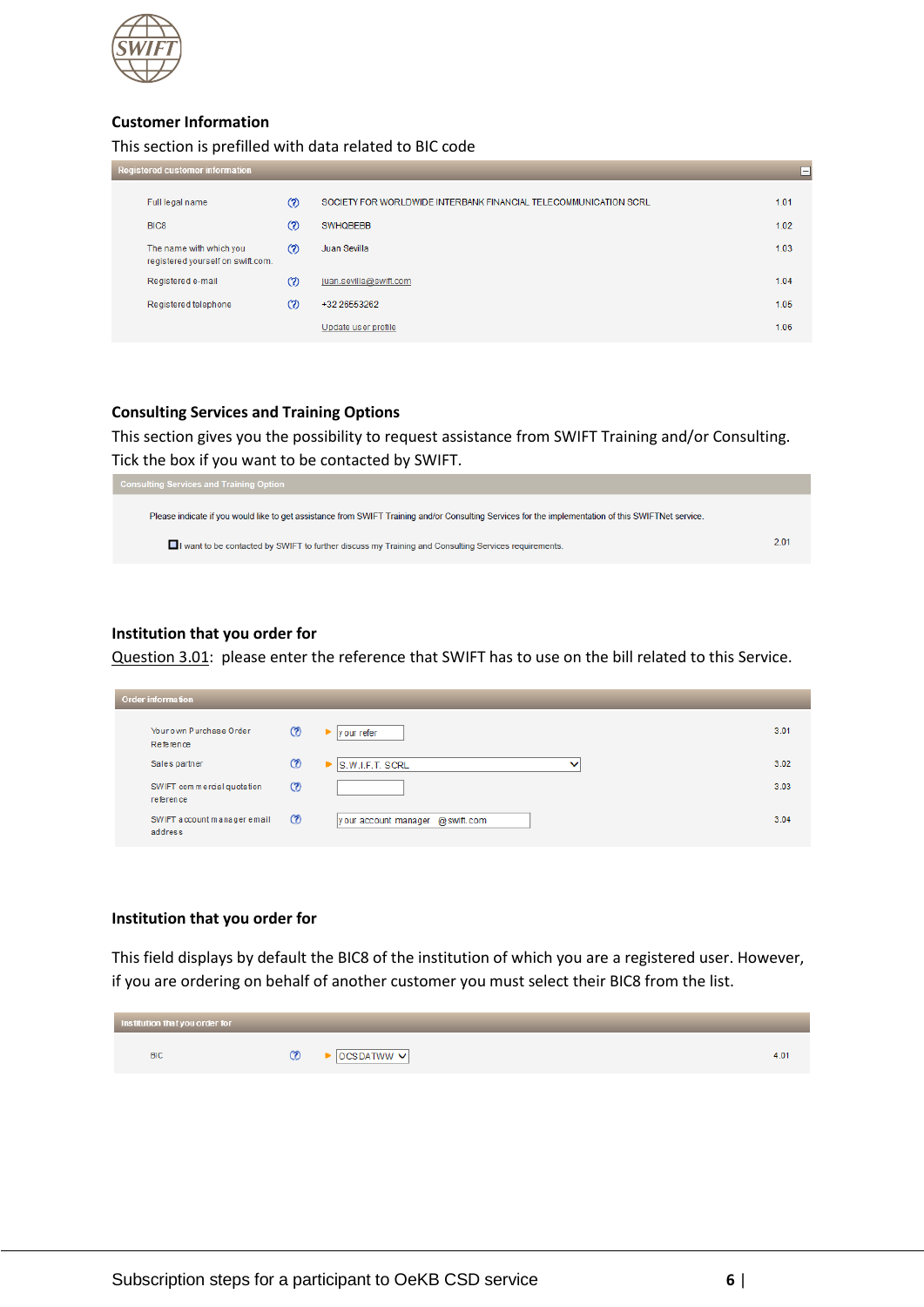

## **Preferred implementation date**

In the drop-down list select the date of **October 22, 2016**, to be able to run tests as of 1<sup>st</sup> of November 2016



#### **Bulk Ordering**

For all institution with more than one BIC (under the prime BIC), this invite will be presented. The institution has the possibility to register more than one BIC to the service. The recommendation is to take the same BIC as selected on point 4.01

|                                     |                              |                     | All BICs specified in this section will be provisioned with the same routing rules, SNL instances, store & forward queue names and DN/CUG category as defined |                                                                                                                                                                                                     |
|-------------------------------------|------------------------------|---------------------|---------------------------------------------------------------------------------------------------------------------------------------------------------------|-----------------------------------------------------------------------------------------------------------------------------------------------------------------------------------------------------|
| ordershould be placed for each BIC. |                              |                     |                                                                                                                                                               |                                                                                                                                                                                                     |
| $\circledR$                         | Available BICs for selection |                     | Selected BICs                                                                                                                                                 |                                                                                                                                                                                                     |
|                                     | $1 - OCSDATW2$               |                     | 2 - OCSDATWW                                                                                                                                                  |                                                                                                                                                                                                     |
|                                     |                              | Move to right $\gg$ |                                                                                                                                                               |                                                                                                                                                                                                     |
|                                     |                              | <<< Move to left    |                                                                                                                                                               |                                                                                                                                                                                                     |
|                                     |                              |                     |                                                                                                                                                               |                                                                                                                                                                                                     |
|                                     |                              |                     |                                                                                                                                                               |                                                                                                                                                                                                     |
|                                     |                              |                     |                                                                                                                                                               |                                                                                                                                                                                                     |
|                                     |                              | Select All          | De-Select All                                                                                                                                                 | Extra record (routing rule, DN or CUG categories) cannot be added for a particular subset of the selected BICs. If you require different records per BIC, a separate<br>De-Select All<br>Select All |

#### **FIN Service Configuration**

I invite you to keep the information presented by default.

On point 6.02, the Test&Training destination of the BIC selected on point 4.01 has to choice in the drop-down list.

| <b>FIN Service Configuration</b>          |     |                                                      |  |      |  |
|-------------------------------------------|-----|------------------------------------------------------|--|------|--|
| FIN service code                          | (?) | $\triangleright$ OEK                                 |  | 7.01 |  |
| BIC 8 to be registered in the service (?) |     | $\triangleright$   OCSDATWO $\triangleright$         |  | 7.02 |  |
| CUG Category                              |     | $\triangleright$ SERVICEPARTICIPANT $\triangleright$ |  | 7.03 |  |

#### **Forms validation and submission**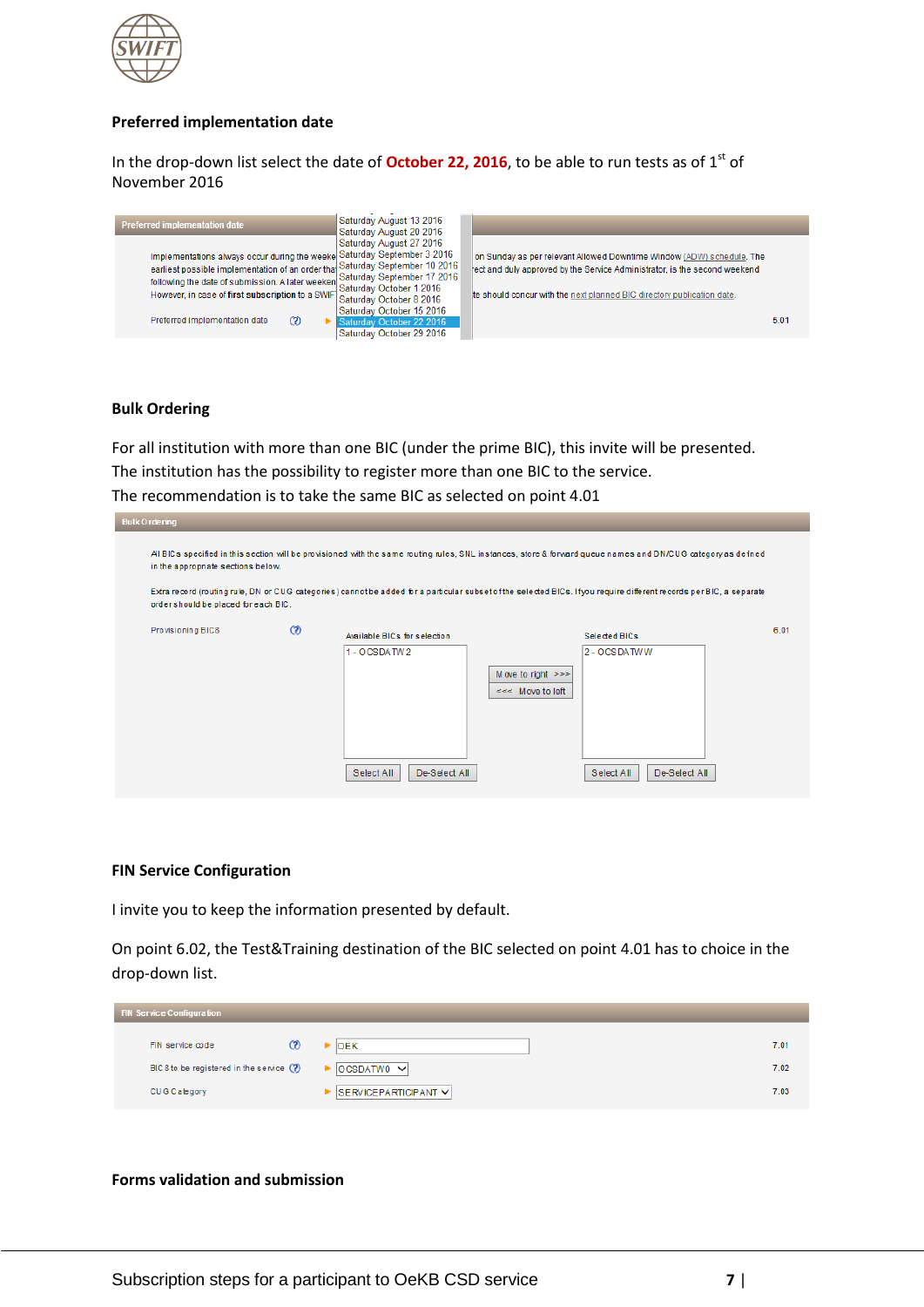

As next step, you have the validation of the form by selecting the continue button. If everything is ok the system invites you to confirm your request.

| <b>Terms and Conditions</b>                                                                                                                                                                                                                                                                                         |             |               |  |                       |                                |  |  |
|---------------------------------------------------------------------------------------------------------------------------------------------------------------------------------------------------------------------------------------------------------------------------------------------------------------------|-------------|---------------|--|-----------------------|--------------------------------|--|--|
| Use of this ordering service is subject to the SWIFT Ordering Service - Terms and Conditions. SWIFT will process any<br>personal data you provide according to the SWIFT Privacy Statement. The provision and use of the ordered service or product<br>above are subject to the SWIFT General Terms and Conditions. |             |               |  |                       |                                |  |  |
| <b>Order history</b>                                                                                                                                                                                                                                                                                                |             |               |  |                       |                                |  |  |
|                                                                                                                                                                                                                                                                                                                     |             |               |  |                       |                                |  |  |
|                                                                                                                                                                                                                                                                                                                     | <b>User</b> | <b>Status</b> |  | <b>Time of change</b> |                                |  |  |
| No history found                                                                                                                                                                                                                                                                                                    |             |               |  |                       |                                |  |  |
|                                                                                                                                                                                                                                                                                                                     |             |               |  |                       |                                |  |  |
|                                                                                                                                                                                                                                                                                                                     |             |               |  |                       |                                |  |  |
| $\times$ cancel                                                                                                                                                                                                                                                                                                     |             |               |  | Save as draft         | $\blacktriangleright$ Continue |  |  |
| SWIFT @ 2009                                                                                                                                                                                                                                                                                                        |             |               |  |                       |                                |  |  |

# **Confirmation**

When the submission is done, SWIFT sends you back a confirmation email with reference order. Please be sure that you received both confirmations.

| Tick here to confirm your order details and to accept the terms and conditions above. Then click 'Order Now'. |               |           |          |          |                           |       |  |  |  |
|---------------------------------------------------------------------------------------------------------------|---------------|-----------|----------|----------|---------------------------|-------|--|--|--|
| $\blacktriangleleft$ BACK                                                                                     |               |           |          |          | Save as draft   Crder now |       |  |  |  |
| SWIFT © 2009                                                                                                  |               |           |          |          |                           | SWIFT |  |  |  |
| Privacy statement                                                                                             | Terms of use. | Contacts: | Feedback | Sitemap. |                           |       |  |  |  |